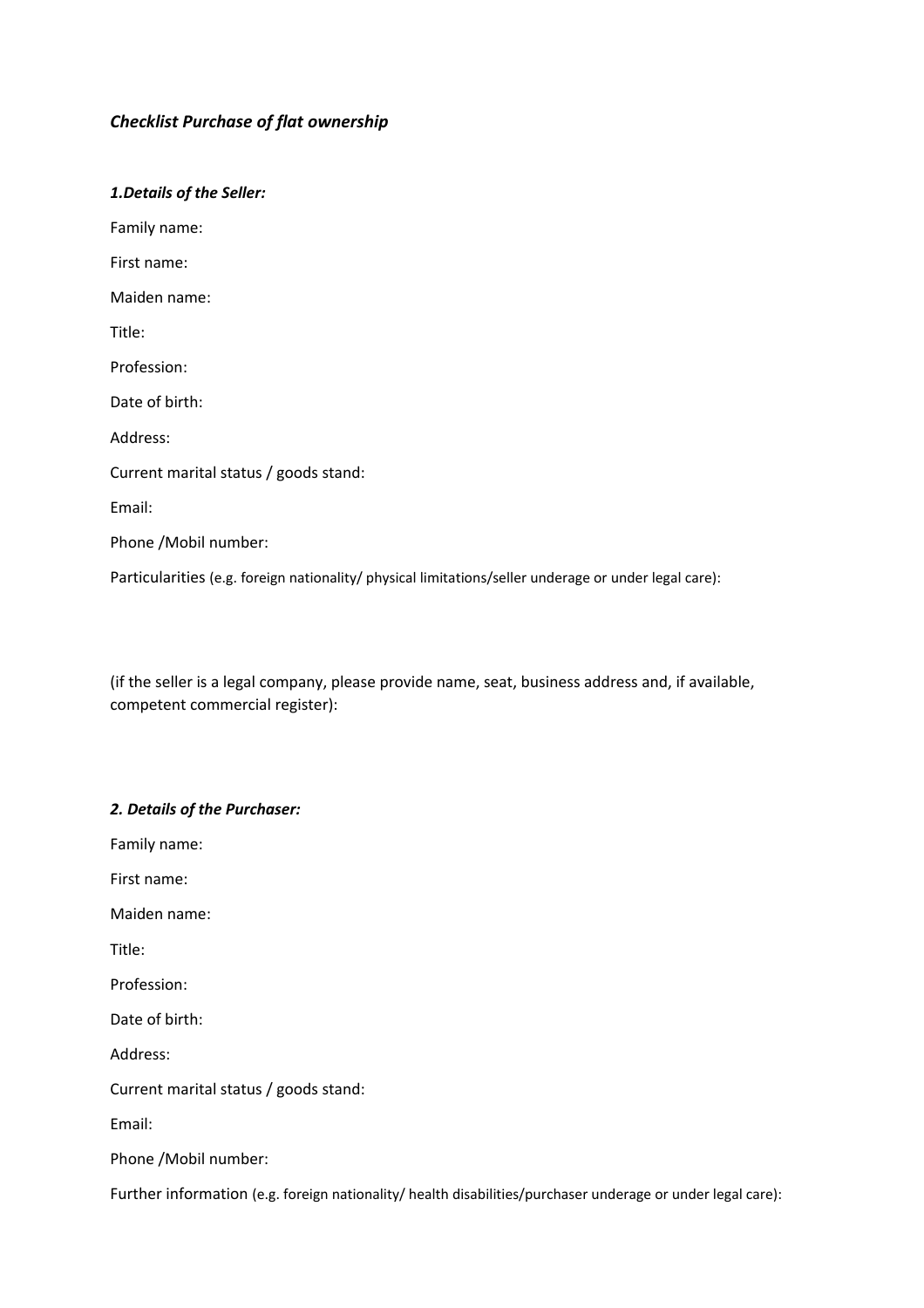(if the purchaser is a legal company, please provide name, seat, business address and, if available, competent commercial register):

(in case of several purchasers please indicate in which relation to each other they buy the purchase):

# *3. Details of the object of the purchase:*

Flat land register of the Local Court ……………………………………………………… of ……………………………………… Folio: Current No.: Corridor tee: Size: Address:

Charges in Section II (e.g. easements; living rights):

Charges in Section III (e.g. mortgages):

Any contractual preemption rights?

### *4. Purchase price*

What is the amount of the purchase price?

Deriation from typical payment modus (e.g. fixed due date; purchaser is allowed to renovate the building prior to payment of the purchase price):

Any need to finance the purchase price?

### *5. Handover of possession, state of property*

Is the property (partialy or complete) let / empty?

When shall handover of possession take place?